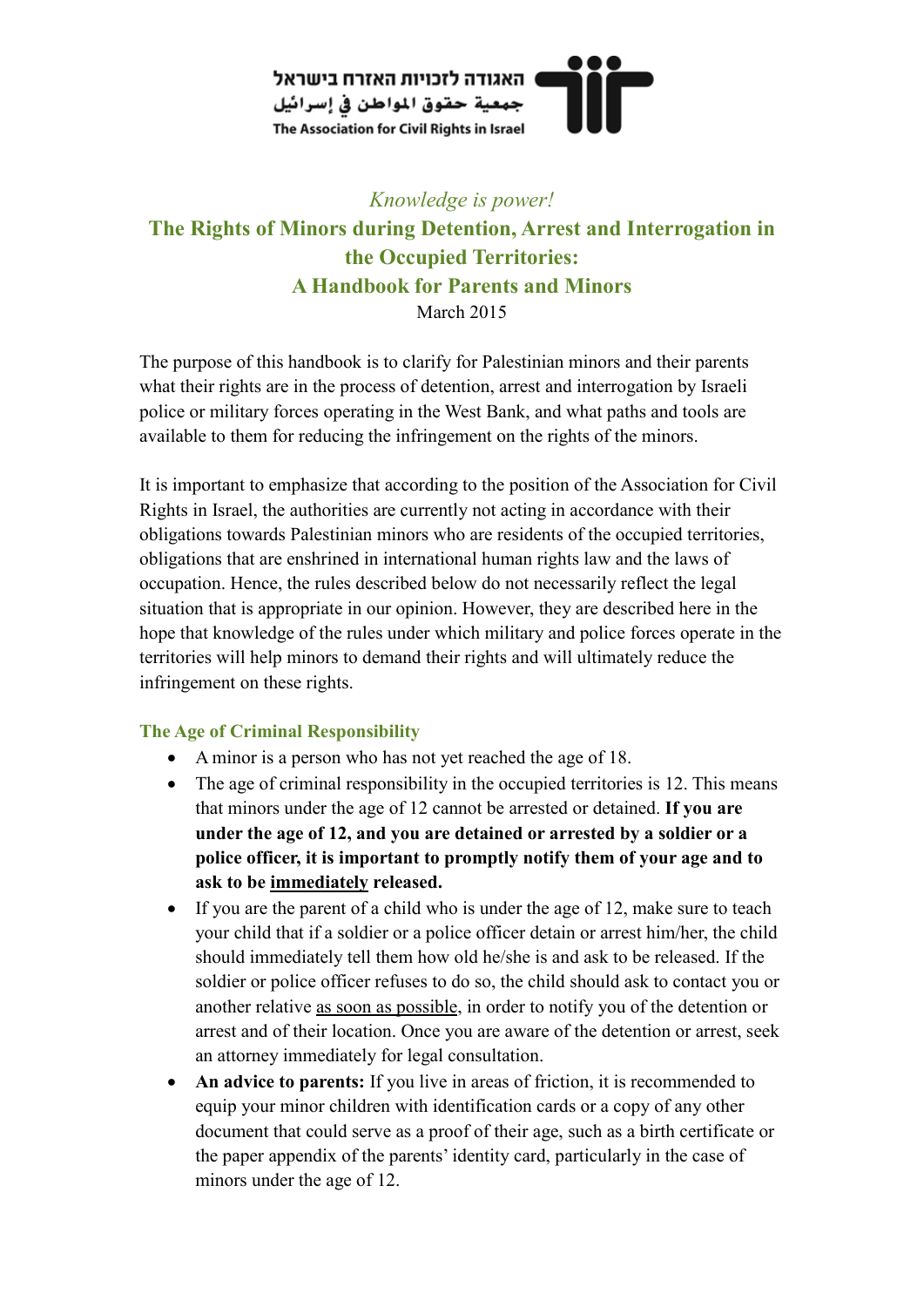### **During Detainment**

- Detainment is a measure for restricting a person's liberty to move freely, for a short and limited period of time.
- A minor or an adult may be detained only in the following cases: when there is reason to believe that this person has committed or is about to commit an offense that might endanger the safety of an individual or a public; for the purpose of receiving information from a person who was a witness to an offense; for the purpose of conducting a search and presenting documents.
- **A person may not be detained as deterrence, intimidation or punishment!**
- **Obligation to identify:** If a soldier or police officer is detaining you, they are required to identify themselves to you, to inform you that you are being detained and to clarify the reason for this detainment.
- **Conditions of detainment:** The soldier or police officer is required to ensure that you are held in a place with adequate conditions, and they must provide you with water and food as necessary. It is prohibited to restrain you with handcuffs or to cover your eyes.
- **Remember: If you are being detained, you have the right to know the reason for this detainment. It is important to always ask the soldier or police officer: "Why are you detaining me?" It is also your right to know and write down the details of the person who is detaining you.**

## **During an Arrest**

- An arrest is a more exceptional and severe measure for restricting freedom than detainment.
- A person may be arrested only when he/she is suspected of committing an offense or planning to commit an offense.
- **An arrest may not be used for punishment!**
- **Obligation to identify:** If a soldier or police officer is arresting you, they are required to identify themselves to you and to inform you of the reason for the arrest.
- **Reason for arrest:** If the reason for the arrest was not provided, you have the right to ask if you are indeed under arrest and for what reason.
- **Restraining in handcuffs:** An arrestee may not be restrained in handcuffs, unless the commander of the force believes that this measure is necessary order to protect the force or prevent the arrestee's escape. In any event, the cuffing will be done with three plastic handcuffs, with both hands of the arrestee placed in front.
- **Location of the arrest:** A person who was arrested should be transferred as soon as possible to a police station or an arrest location.
- **Note for girls:** If you arrested, the military is obligated to attach a female soldier to you for the entire arrest procedure, including your stay in the facility of arrest.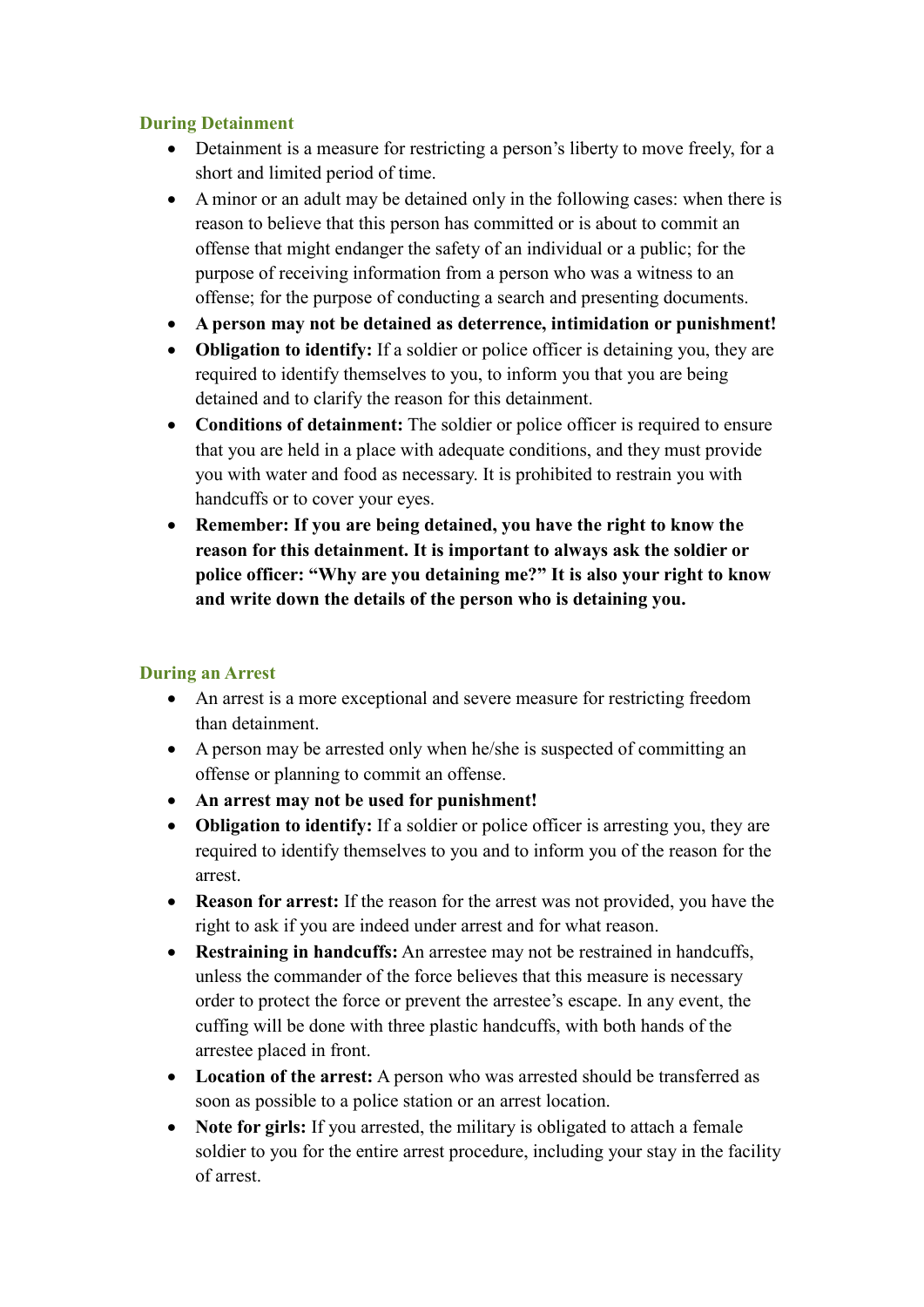- **Medical treatment:** If you have been arrested and you need medical treatment, the soldier or police officer must make sure that you receive this treatment without delay.
- **Notifying relatives:** If you have been arrested, you have the right to have a notification of your arrest and your location made to a relative and an attorney on your behalf without delay.
- **Meeting with an attorney:** Aside from exceptional circumstances, as an arrestee you have the right to meet with an attorney without delay, in private and under conditions that ensure the secrecy of the conversation.
- **Conditional release:** A senior police officer or a military judge are authorized to order the release of an arrestee under certain conditions or without any conditions. Either way, it is very important to consult with an attorney before signing the conditions of the release, to ensure that they are reasonable. It is always possible to demand a change in the conditions of the release.
- In the case of release under unreasonable conditions, an appeal can be filed to the military court. Such an appeal should be filed within 7 days of the date of release.

#### **Important information for parents:**

- If your child was arrested at home, the arresting force must give you **a notification form concerning the arrest and interrogation of a minor**. This form should include the child's details and the reasons for the arrest, the suspicions against the child, the police station to which he/she will be taken for interrogation and the details of the person who filled out the form. If this form was not provided to you or if it was provided but empty, filled in a language that you do not understand or missing any details, you should note that before the arresting force and demand to receive the required information about the arrest from the soldiers or police who are found at the scene.
- In addition, once the soldiers arrive **it is important to seek an attorney immediately** and inform this attorney of the arrest, its reasons and the location to which your child was taken. Furthermore, it is important to inform the attorney of any exceptional event that took place during the arrest: physical or verbal violence towards you or the arrested minor, an assault on you or on your property, failure to provide the required details concerning the arrest, failure to provide the notification form or any other event.

#### • **Presence of parents in arrest hearings:**

- You have the right to be present during the arrest hearings concerning your children.
- You have the right to enter the military court compound in which the hearing takes place without coordinating this in advance.
- You have the right to bring inside with you the following items: money, cigarettes and food. Any other item has to be deposited at the entrance to the compound.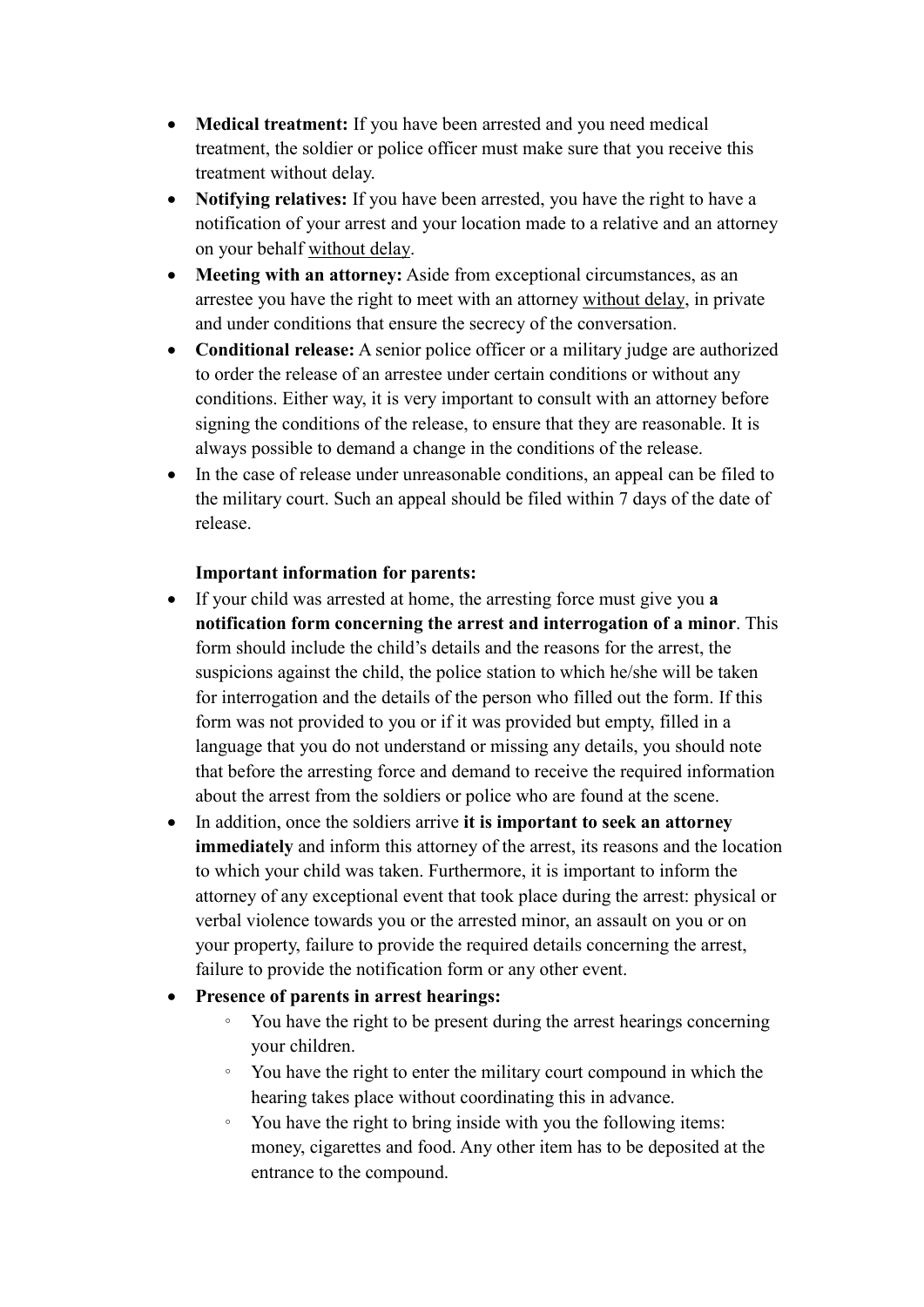- All visitors in the military courts are required to undergo a security check. Security checks of women must be conducted only by women.
- It is the right of your arrested child to receive adequate translation during the hearing on his/her behalf. If the translator is not present in the courtroom during the hearing or fails to adequately translate the hearing, ask your attorney to demand that the court instruct the translator to execute the translation properly.

#### **During an Interrogation**

- The interrogation of a minor must be conducted by an interrogator who has training as a youth interrogator.
- At the beginning of the interrogation, the police officer conducting it is required to inform you of the suspicions against you.
- **You have the right to remain silent during the interrogation and to not answer the questions asked by the interrogators, either in the interrogation room or outside of it. You also have the right to consult with an attorney.** The interrogating police officer is required to inform you of these rights at the beginning of the interrogation.
- The interrogating police officer is prohibited from threatening or implying that silence during the interrogation or questioning can be used against you in court. If the police officer did so, it is important that you tell your attorney about that as soon as possible. It is your right to ask the police officer, during the interrogation, to write down his words in the transcript of the interrogation.
- If you have an alibi (a claim that you were not present in the location of the offense) you should tell it to the interrogator as soon as possible, already in the beginning of the interrogation.
- You have the right to be questioned in your native language or in a language that you understand.
- At the end of the interrogation, you will be asked to sign the transcript of the interrogation conducted by the police officer. You have the right to read this transcript before signing it. In case the transcript is written in a language that you do not understand, or if it does not reflect what was said during the interrogation, you may refuse to sign and write down the reason for your refusal.
- During an interrogation that takes place in unusual hours or that continues for many hours, you are allowed to ask for a break in order to rest.
- If force or threats were used against you during the interrogation, or if other exceptional circumstances took place, it is important that you ask the interrogator to write this down in the transcript of the interrogation.
- It should be noted that, under the military legislation that applies to the occupied territories, there is currently no right to the presence of parents during the interrogation of Palestinian minors in the occupied territories, there